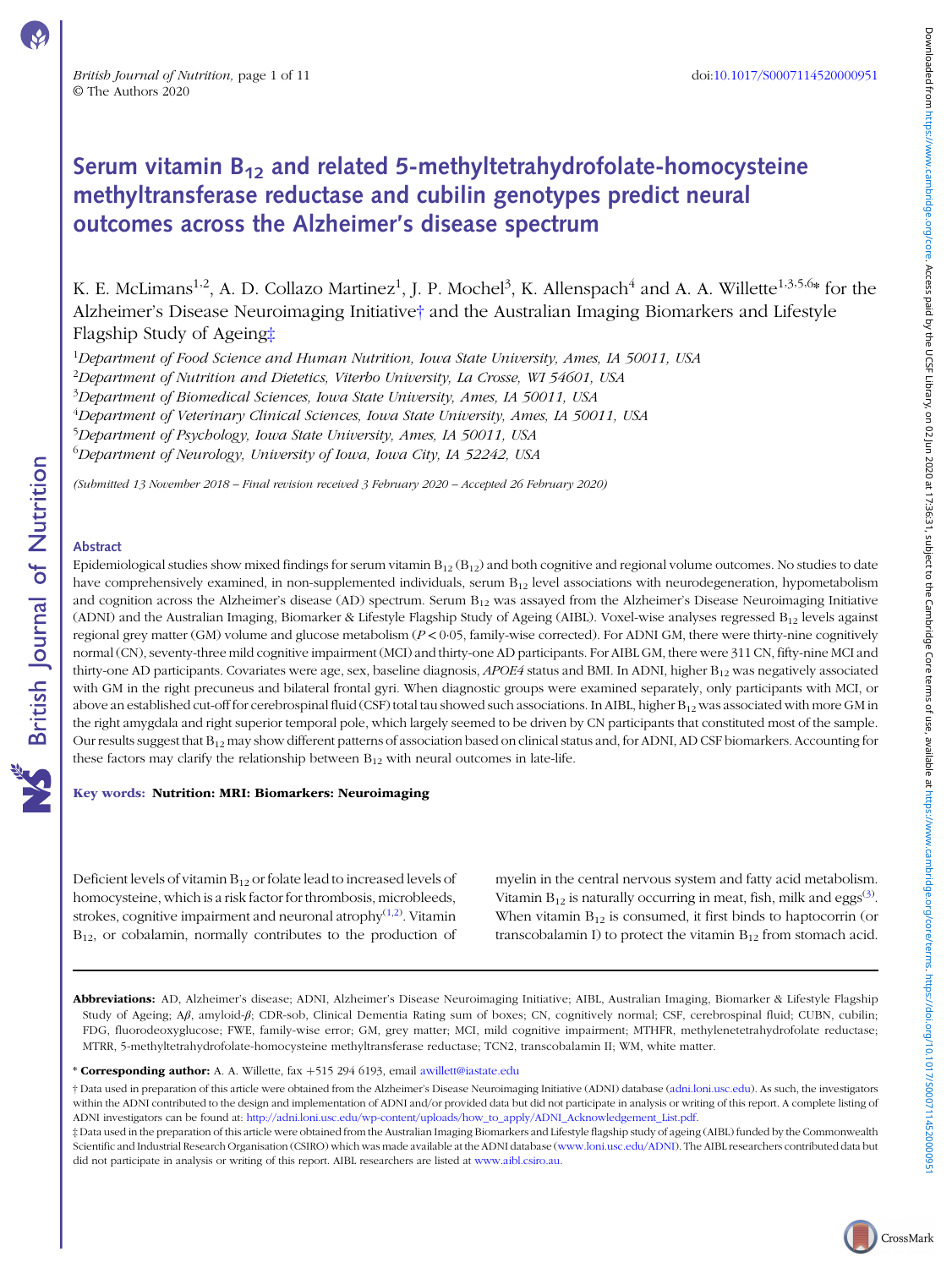**NS** British Journal of Nutrition

Intrinsic factor is produced in the stomach and binds to vitamin  $B_{12}$  in the intestines to allow absorption into the ileum entero-cytes via the membrane protein cubilin (CUBN)<sup>([4,5\)](#page-8-0)</sup>. Importantly, vitamin  $B_{12}$  is transported to the liver via transcobalamin II, where it takes place in folate/vitamin  $B_{12}$ -dependent remethylation to facilitate the conversion of homocysteine to methionine and the subsequent methylation of DNA, proteins and lipids<sup>([6\)](#page-8-0)</sup>.

The literature is currently mixed about the role of vitamin  $B_{12}$ in brain health and late-life adults with or without Alzheimer's disease (AD)-related cognitive impairment. On the one hand, vitamin  $B_{12}$  is significantly lower in both plasma<sup>[\(7](#page-8-0))</sup> and cerebrospinal fluid  $(CSF)^{(8)}$  $(CSF)^{(8)}$  $(CSF)^{(8)}$  of patients with AD v. normally ageing controls. Further, vitamin  $B_{12}$  deficiency in aged, cognitively normal (CN) adults with diabetes was associated with less grey matter (GM) volume in the left middle temporal pole and the left insula $^{(9)}$  $^{(9)}$  $^{(9)}$  suggesting that supplementation may be useful. Indeed, clinical trials have found that vitamin  $B_{12}$  supplementation may slow brain atrophy in mild cognitive impairment (MCI), which is often a precursor state to AD<sup>([10](#page-8-0))</sup>, when  $n$ -3 fatty acid levels are sufficiently high, perhaps by changing homocysteine lev- $els^{(11,12)}$  $els^{(11,12)}$  $els^{(11,12)}$ . On the other hand, aged adults with mildly elevated plasma homocysteine levels showed less total brain volume after 2 years of daily supplementation with 500  $\mu$ g of vitamin B<sub>12</sub> and 400 μg of folic acid *v*. placebo tablet<sup>([13\)](#page-8-0)</sup>. This complication may in part be due to the APOE4 carrier status, the strongest genetic risk factor for developing AD, which may modify associations between vitamin  $B_{12}$  and regional GM<sup>([14\)](#page-8-0)</sup>.

For cognitive function, the literature is also mixed regarding vitamin  $B_{12}$  supplementation efficacy or its use as a biomarker to track AD-related cognitive decline. Despite controversy $(15)$  $(15)$  surrounding the meta-analysis by Clarke et  $al$ .<sup>[\(16](#page-8-0))</sup> in selecting rigorous clinical trials and sensitive global cognitive measures in normal ageing, meta-analyses indicate that vitamin  $B_{12}$  supplementation may not influence cognitive decline among CN aged adults with type 2 diabetes $(16)$  $(16)$ , perhaps due to the mild nature of cognitive decline in normal ageing and difficulty in controlling for nutritional status<sup>([17\)](#page-8-0)</sup>. Vitamin  $B_{12}$  combined with folate does appear to have modest clinical efficacy in CN or MCI participants, however<sup>[\(18\)](#page-8-0)</sup>. Qin *et al*. found that individuals in the top quintile for vitamin  $B_{12}$  intake showed increased performance in working memory, but no differences in memory or executive function tests<sup>[\(19\)](#page-9-0)</sup>. Thus, clinical status and perhaps underlying features of AD, such as amyloid- $\beta$  (A $\beta$ ) and total tau, may modulate vitamin  $B_{12}$  supplementation. Although vitamin  $B_{12}$  in rodent models is protective against A $\beta^{(20)}$  $\beta^{(20)}$  $\beta^{(20)}$  and total tau fibrillar accumulation<sup>([21](#page-9-0))</sup>, it is not clear what vitamin  $B_{12}$  is tracking in terms of neural or cognitive outcomes when clinically significant levels of these AD hallmarks are already present in the brain.

Thus, wide variability in vitamin  $B_{12}$  associations with GM atrophy or fluorodeoxyglucose (FDG) metabolism may be due to vascular factors, clinical status, CSF levels of  $A\beta$  and total tau, and/or genetic methylation patterns specific to vitamin  $B_{12}^{(21-23)}$  $B_{12}^{(21-23)}$  $B_{12}^{(21-23)}$  $B_{12}^{(21-23)}$  $B_{12}^{(21-23)}$ . Thus, beyond examining the main effects of vitamin B12 on neural outcomes of interest, we examined potential modulators such as: (1) the vascular risk marker homocysteine; (2) established cut-offs of A $\beta$  and total tau accumulation relevant to AD<sup>[\(24\)](#page-9-0)</sup>; (3) baseline clinical status and (4) SNP among four a prioriselected genes involved in vitamin  $B_{12}$  transport, uptake, and metabolism, CUBN, methylenetetrahydrofolate reductase (MTHFR), 5-methyltetrahydrofolate-homocysteine methyltransferase reductase (MTRR) and transcobalamin II  $(TCN2)^{(25)}$  $(TCN2)^{(25)}$  $(TCN2)^{(25)}$ . To further elucidate conflicting findings, analyses were separately conducted in two large cohorts spanning North America and Australia that had similar MRI and cognitive data but different proportions of adults without impairment  $v$ . MCI or AD.

# Materials and methods

# **Participants**

Data from aged adults were obtained from the Alzheimer's Disease Neuroimaging Initiative (ADNI) database [\(http://adni.](http://adni.loni.usc.edu) [loni.usc.edu](http://adni.loni.usc.edu)) and Australian Imaging, Biomarker & Lifestyle Flagship Study of Ageing (AIBL) study group<sup>([26](#page-9-0))</sup>. The ADNI was launched in 2003 as a public–private partnership, led by principal investigator Michael W. Weiner, MD. The primary goal of ADNI has been to test whether serial MRI, positron emission tomography, other biological markers and clinical and neuropsychological assessment can be combined to measure the progression of MCI and early AD. For up-to-date information, see <http://www.adni-info.org>. Written informed consent was obtained from all ADNI participants at their respective ADNI sites. The ADNI protocol was approved by site-specific institutional review boards. Data were collected in accord with the Helsinki Declaration of 1975. To eliminate the influence of vitamin B12 supplementation, especially in participants who were receiving increased care from physicians, analyses only included participants who did not report taking vitamin  $B_{12}$  supplements or multivitamins, excluding 299 ADNI participants and seventyone AIBL participants.

# Serum biomarkers

Vitamin  $B_{12}$  data were downloaded at baseline for ADNI participants and obtained through a data request from AIBL. Vitamin B12 was assayed via a Siemens ADVIA Centaur XP autoanalyzer immunoassay by Quest Diagnostics as of 16 April 2008 for ADNI participants. For the AIBL participants, vitamin  $B_{12}$  was assayed by the Royal Melbourne Pathology in Melbourne and PathWest Laboratory Medicine WA in Perth via ADVIA Centaur Assay – competitive immunoassay. Blood processing took place between 2007 and 2014. Homocysteine in ADNI was obtained through the ADNI Biomarker Core, using a validated enzyme immunoassay methodology<sup>[\(27\)](#page-9-0)</sup>. Homocysteine in AIBL was obtained through a data request, where all assays were conducted in two laboratories via MMULITE 2000 – competitive immunoassay. ADNI vitamin  $B_{12}$  levels are reported in pg/ml, and AIBL levels were reported from our data request in pmol/l. All AIBL vitamin  $B_{12}$  values were converted to pg/ml for consistency.

# APOE genotype

The ADNI Biomarker Core at the University of Pennsylvania conducted APOE ε4 genotyping. APOE genotypic data were downloaded for AIBL participants. We characterised participants as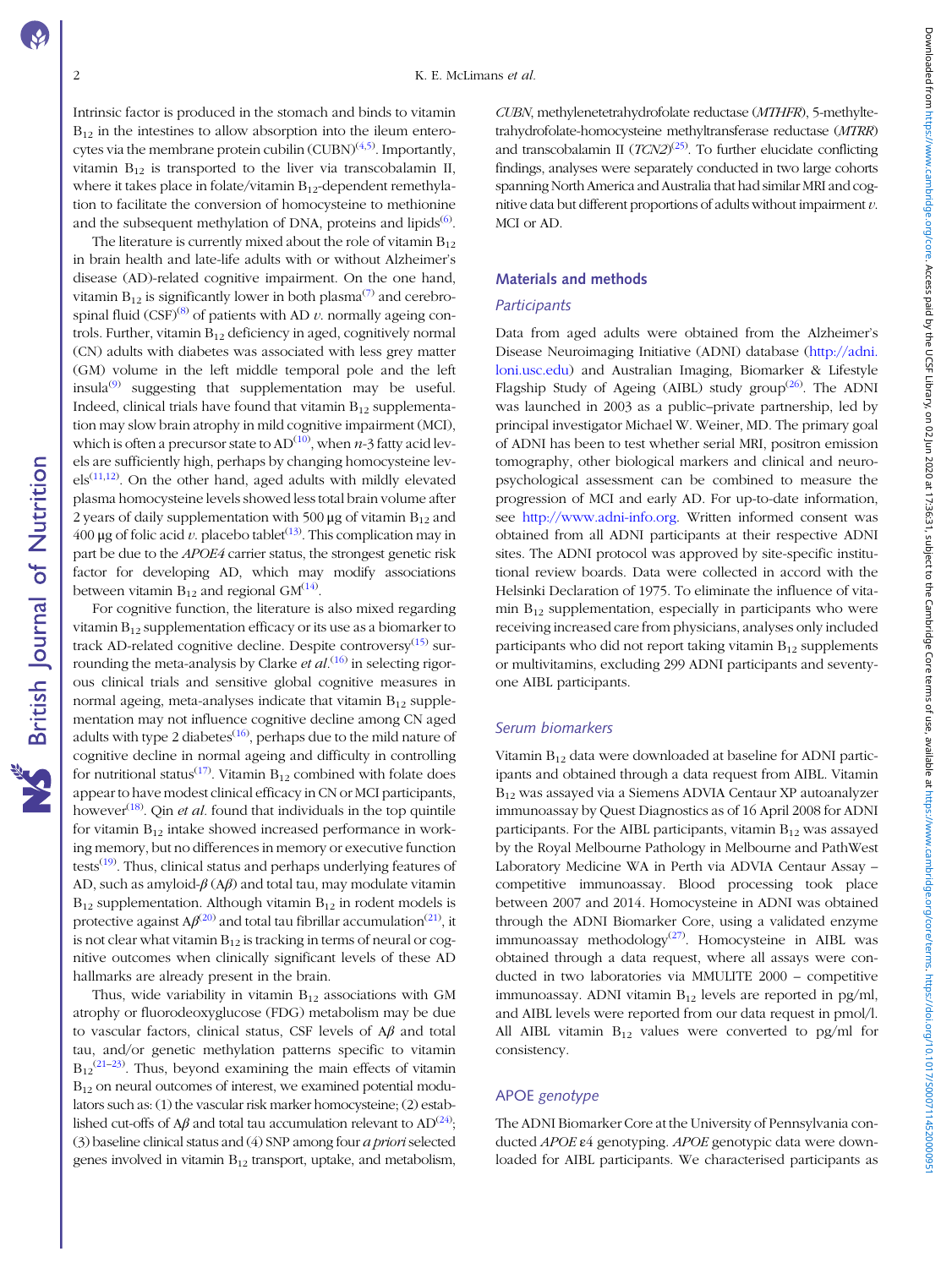having zero APOE4 alleles, one APOE4 allele or two APOE ε4 alleles.

# Amyloid and tau cerebrospinal fluid biomarkers

CSF sample collection, processing and quality control of p-tau, total tau and  $A\beta_{1-42}$  are described in the ADNI1 protocol manual ([http://adni.loni.usc.edu/\)](http://adni.loni.usc.edu/) and Shaw *et al*.<sup>([24](#page-9-0))</sup>, where CSF  $A\beta_{1.42}$ and total tau cut-offs were <192 and >93 pg/ml, respectively. Amyloid and tau markers were only available in a very small subset of AIBL participants, and so these were not assessed.

# Neuropsychological assessment

Cognitive testing was available for both ADNI and AIBL. ADNI utilises an extensive battery of assessments to examine cognitive functioning with particular emphasis on domains relevant to AD. A full description is available at [http://www.adni-info.org/](http://www.adni-info.org/Scientists/CognitiveTesting.aspx) [Scientists/CognitiveTesting.aspx](http://www.adni-info.org/Scientists/CognitiveTesting.aspx). All subjects underwent clinical and neuropsychological assessment at the time of scan acquisition. Neuropsychological assessments included: The Clinical Dementia Rating sum of boxes (CDR-sob), Mini-Mental Status Exam, Auditory Verbal Learning Test and AD Assessment Schedule – Cognition. A composite memory score encompassing the Auditory Verbal Learning Test, AD Assessment Schedule – Cognition, Mini-Mental Status Exam and Logical Memory assessments was also utilised $(28)$  $(28)$ . Additionally, a composite executive function score comprising Category Fluency – animals, Category Fluency – vegetables, Trails A and B, Digit span backwards, Wechsler Adult Intelligence Scale (WAIS-R) Digit Symbol Substitution, Number Cancellation and five Clock Drawing items was used<sup>[\(29\)](#page-9-0)</sup>. These composite scores were used in formal analyses to represent memory and executive function among subjects. Out of the cognitive tests that were available for ADNI, only Logical Memory – Immediate Recall, Logical Memory – Delayed Recall, Mini-Mental Status Exam and Global CDR scores were available for AIBL, although the same protocols were used. An executive function composite factor was available for AIBL, although it was comprised of CDR-sob, the Stroop test, the FAS test and Category Switch Total<sup>[\(30\)](#page-9-0)</sup>.

# MRI acquisition and pre-processing

MRI scans were available for both ADNI and AIBL. T1-weighted MRI scans were acquired within 10–14 d of the screening visit following a back-to-back 3D magnetisation prepared rapid gra-dient echo scanning protocol described elsewhere<sup>([31](#page-9-0))</sup>. Images were pre-processed using techniques previously described<sup>([32\)](#page-9-0)</sup>. Briefly, the SPM12 'New Segmentation' tool was used to normalise images and extract modulated GM and white matter (WM) volume maps to Montreal Neurological Institute space. Maps were smoothed with an 8 mm Gaussian kernel and then used for voxel-wise analyses.

# Fluorodeoxyglucose-positron emission tomography

FDG-positron emission tomography images were available only for ADNI. FDG-positron emission tomography acquisition and pre-processing details have been described previously<sup>([31\)](#page-9-0)</sup>. Briefly, 185 MBq of [18-153-F]-FDG was injected intravenously. After 30 min, six 5-min frames were acquired. Frames of each baseline image series were co-registered to the first frame and combined into dynamic image sets. Each set was averaged, reoriented to a standard  $160 \times 160 \times 96$  voxel spatial matrix of resliced 1.5 mm<sup>3</sup> voxels, normalised for intensity and smoothed with an 8 mm full width at the half maximum (FWHM) kernel. In order to derive the standardised uptake value ratio, pixel intensity was normalised according to the pons since it demonstrates preserved glucose metabolism in AD<sup>[\(33\)](#page-9-0)</sup>. Normalisation to the pons removed inter-individual tracer metabolism variability. The Montreal Neurological Institute template space was used to spatially normalise images using SPM12 [\(http://www.fil.ion.](http://www.fil.ion.ucl.ac.uk/spm/software/spm12/) [ucl.ac.uk/spm/software/spm12/\)](http://www.fil.ion.ucl.ac.uk/spm/software/spm12/).

# Genomic data processing and quality control

Genomic data were only available from ADNI. Quality control of these data was conducted by analysing Hardy–Weinberg equilibrium accepted data for Mendelian inheritance errors. From the entire data set, SNP were selected for further analyses based on Hardy–Weinberg equilibrium  $P > 0.00001$ , MAF  $> 0.05$ %, call rate 95 %. Samples with>5 % missingness were removed. Sample genotypes were imputed using 1000Genomes data with Shapeit/ Impute2 software following the protocol described previously<sup>[\(34](#page-9-0))</sup>. SNP with call rates <95% or  $R^2 \le 0.3$  were withdrawn, leaving 2 976 223 imputed and genotyped SNP after quality control. Subsequently, we a priori examined SNP that comprised the CUBN, MTHFR, MTRR and TCN2 genes.

# Statistical analysis

For voxel-wise analysis, second-level linear mixed models in SPM12 (<http://www.fil.ion.ucl.ac.uk/spm/software/spm12/>) tested main effects of vitamin  $B_{12}$  on regional GM and WM volume as well as FDG, controlling for age, sex, BMI, baseline diagnosis and APOE4 status. Significance thresholds were set at  $P < 0.005$  (uncorrected) and  $P < 0.05$  (corrected) for voxels and clusters, respectively. Results were considered significant at the cluster level. As described previously<sup>[\(35\)](#page-9-0)</sup>, in order to reduce type 1 error, we utilised a GM threshold of 0·2 to ensure that voxels with <20 % likelihood of being GM were not analysed. For GM and WM, Monte Carlo simulations in ClusterSim [\(http://](http://afni.nimh.nih.gov/afni/doc/manual/3dClustSim) [afni.nimh.nih.gov/afni/doc/manual/3dClustSim](http://afni.nimh.nih.gov/afni/doc/manual/3dClustSim)) were used to estimate that 462 contiguous voxels were needed for such a cluster to occur at  $P < 0.05$ . For FDG voxel-wise analyses, Monte Carlo simulations in ClusterSim were used to estimate that 224 contiguous voxels were needed for such a cluster to occur at  $P < 0.05$ .

All genetic association analyses were conducted using PLINK v1.9 (<http://www.cog-genomics.org/plink2>). The following genes were analysed through linear associations in White participants of European ancestry with a phenotype of the predicted GM and FDG uptake in maxima from voxel-wise analyses: CUBN, MTHFR, MTRR and TCN2. Covariates for PLINK analyses included sex, clinical diagnosis, intracranial volume and APOE4 status. A Holm–Bonferroni threshold for significance was set of  $0.05/4$ ,  $P < 0.0125^{(36)}$  $P < 0.0125^{(36)}$  $P < 0.0125^{(36)}$ .

Non-voxel linear mixed regression was conducted using SPSS 25 (IBM Corp.) to test vitamin  $B_{12}$  main effects and interactions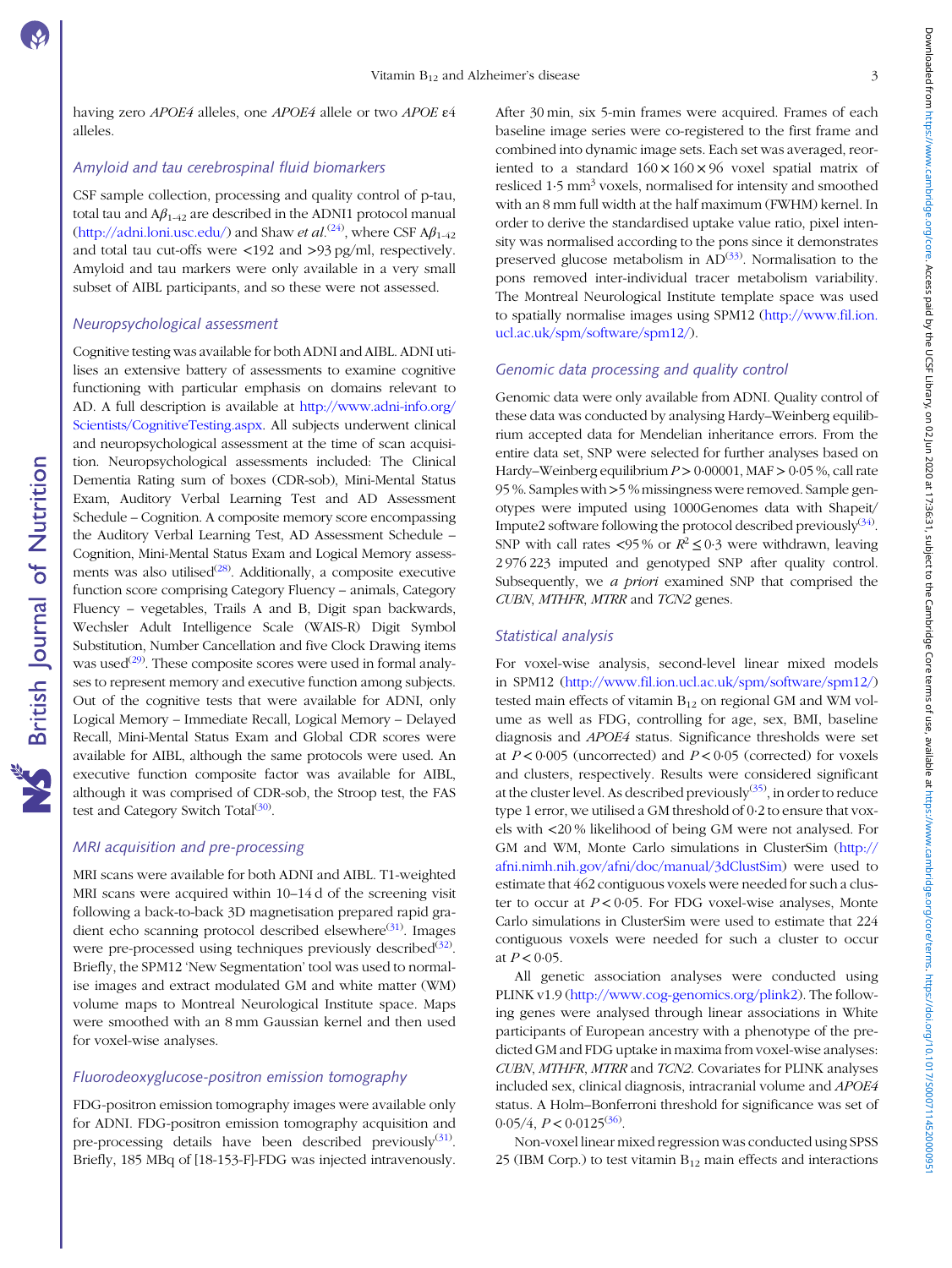Downloaded from https://www.cambridge.org/core. Acess paid by the USE Library, on 02 Jun 2020 at 17:36:31, subject to the Cambridge Core terms of use, available at https://www.cambridge.org/core/terms. https://doi/107/5000 Downloaded from whambridge.org/core. Access pad by the UCSF Library, on Wild State (2012) the core ferms or eer await be a state of the subject of the subject of the substitutions core ferms of the substitution and the sub

<span id="page-3-0"></span>with baseline diagnosis and APOE4 status, on cognitive scores and biomarkers. Covariates included age, sex and BMI. Years of education were also added as a covariate in models with cognitive scores. Binomial and multinomial logistic regressions were used to assess the OR of a given participant being diagnosed as MCI or AD  $v$ . CN, or of diagnosis between CN  $v$ . MCI  $v$ . AD.

#### **Results**

#### Data summary

ADNI and AIBL clinical, demographics and biomarker data are separately presented in Table 1. A sub-sample of ADNI participants had FDG data, where sub-sample clinical and demographic data are listed in online Supplementary Table [S1](https://doi.org/10.1017/S0007114520000951). Three outliers of each cohort were removed for having vitamin  $B_{12}$  levels 3 standard deviations from the mean. Vitamin  $B_{12}$  values ranged from 99 to 1146 pg/ml for ADNI participants and for each diagnostic group as follows: CN (157–1146 pg/ml); MCI (157– 1084 pg/ml) and AD (99-1121 pg/ml). Vitamin  $B_{12}$  values for AIBL participants ranged from 117 to 1149 pg/ml and for each diagnostic group as such: CN  $(121-1149 \text{ pc/ml})$ : MCI  $(176-1139 \text{ pc/ml})$  and AD (117–895 pg/ml). The reference range is 200–950 pg/ml<sup>([3,](#page-8-0)[37](#page-9-0))</sup>. In the ADNI sub-sample, eleven participants had values below the reference range and four participants had values above the reference range. In the AIBL sub-sample, sixteen participants had values below the reference range and four participants had values above the reference range.

# Baseline diagnosis: differences in vitamin  $B_{12}$  levels

Binary and multinomial logistic regression indicated that serum vitamin  $B_{12}$  levels did not predict a higher likelihood of being diagnosed as MCI, AD or cognitively impaired  $(MCI + AD)$  v. the CN reference group.

# Vitamin  $B_{12}$  and regional grey matter volume

Voxel-wise analyses regressed serum vitamin  $B_{12}$  against regional GM at baseline separately for 144 participants from ADNI and 401 participants from AIBL. For ADNI participants,

Table 1. Demographics for Alzheimer's Disease Neuroimaging Initiative (ADNI) and Australian Imaging, Biomarker & Lifestyle Flagship Study of Ageing (AIBL) participants with grey matter (GM) images† (Mean values and standard deviations; numbers; percentages)

|                                       | <b>CN</b> |      |        | <b>MCI</b> |          |        | AD      |          |        |
|---------------------------------------|-----------|------|--------|------------|----------|--------|---------|----------|--------|
|                                       | Mean      |      | SD     | Mean       |          | SD     | Mean    |          | SD     |
| <b>ADNI</b>                           |           |      |        |            |          |        |         |          |        |
| n                                     |           | 39   |        |            | 73       |        |         | 31       |        |
| Age (years)                           | 74.00     |      | 5.17   | 73.16      |          | 7.24   | 73.58   |          | 6.19   |
| Serum vitamin B <sub>12</sub> (pg/ml) | 439.67    |      | 213.00 | 382.63     |          | 149.22 | 420.51  |          | 238-41 |
| Serum homocysteine (umol/l)           | 10.67     |      | 2.98   | 11.59      |          | 3.47   | 11.82   |          | 4.46   |
| BMI $(kg/m2)$                         | 26.61     |      | 4.04   | 25.42      |          | 3.68   | 25.14   |          | 3.90   |
| Sex (% female)                        |           | 51.3 |        |            | 41.4     |        |         | 61.3     |        |
| % APOE4 carriers***                   |           | 25.6 |        |            | $61 - 7$ |        |         | 74.2     |        |
| AIBL                                  |           |      |        |            |          |        |         |          |        |
| n                                     |           | 311  |        |            | 59       |        |         | 31       |        |
| Age*** (years)                        | 71.17     |      | 6.49   | 75.37      |          | 7.25   | 73.23   |          | 8.31   |
| Serum vitamin B <sub>12</sub> (pg/ml) | 415.55    |      | 163.63 | 429.70     |          | 156-91 | 405.21  |          | 181-82 |
| Serum homocysteine (µmol/l)           | 9.39      |      | 3.28   | $10-41$    |          | 3.71   | $10-21$ |          | 3.15   |
| BMI $(kg/m2)$                         | 26.29     |      | 3.94   | 26.31      |          | 4.54   | 25.86   |          | 3.89   |
| Sex (% female)**                      |           | 566  |        |            | 35.6     |        |         | 45.2     |        |
| % APOE4 carriers***                   |           | 29.9 |        |            | 47.5     |        |         | $67 - 7$ |        |

CN, cognitively normal; MCI, mild cognitive impairment; AD, Alzheimer's disease.

 $*$  $*$  $P$  < 0.01,  $*$  $*$  $*$  $P$  < 0.001.

 $\dagger \chi^2$  Analyses were conducted to examine differences between sex and APOE4 status. ANOVA was otherwise used.

|             | Table 2. Regional associations of higher serum vitamin B <sub>12</sub> and less grey matter volume in the Alzheimer's Disease Neuroimaging |  |  |
|-------------|--------------------------------------------------------------------------------------------------------------------------------------------|--|--|
| Initiative* |                                                                                                                                            |  |  |

| Location                      |      |       |       |    | Cluster size (voxels) |
|-------------------------------|------|-------|-------|----|-----------------------|
| Precuneus (R)                 | 4.21 | 10    | $-54$ | 27 | 507                   |
| Posterior cingulate gyrus (R) | 3.17 | 8     | $-46$ | 22 |                       |
| Precuneus (R)                 | 2.70 | 14    | $-62$ | 33 |                       |
| Middle frontal gyrus (R)      | 3.92 | $-24$ | 51    | 6  | 754                   |
| Middle frontal gyrus (L)      | 3.35 | $-24$ | 24    | 39 |                       |
| Middle frontal gyrus (L)      | 3.24 | $-38$ | 48    | 20 |                       |
| Middle frontal gyrus (R)      | 3.85 | 26    | 51    | 3  | 2453                  |
| Inferior frontal gyrus (R)    | 3.75 | 44    | 39    | 27 |                       |
| Inferior frontal gyrus (R)    | 3.62 | 51    | 32    | 8  |                       |

R, right hemisphere; L, left hemisphere.

\* This table depicts regions where all subjects had less grey matter volume per unit increase in vitamin B<sub>12</sub>. The highest t value for a given cluster of significant, contiguous voxels is shown. For clusters that extended over more than 15 mm, the highest t value in those areas is indicated. Coordinates are in Montreal Neurological Institute atlas space. Brains are oriented in neurological space.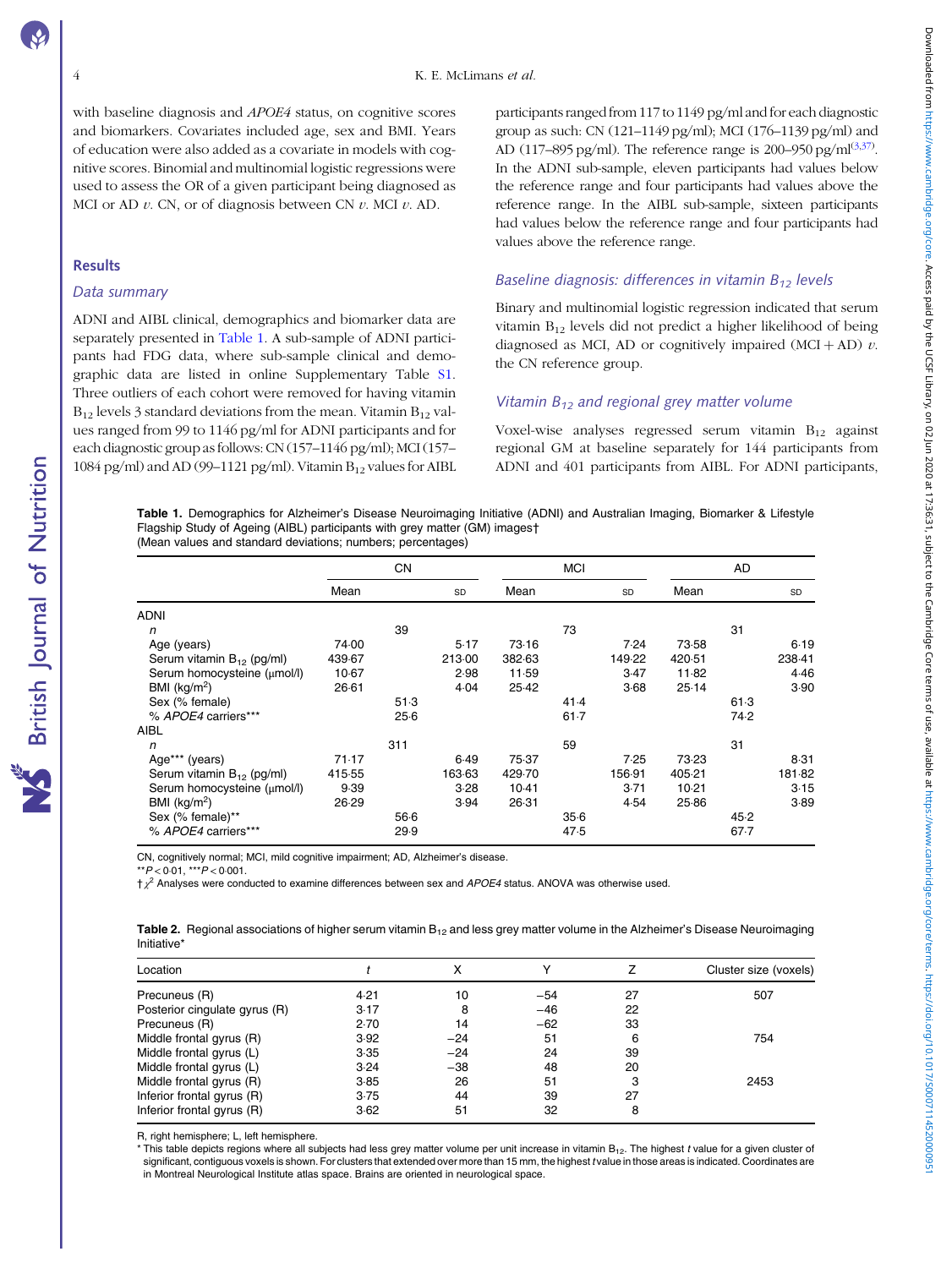**NS** British Journal of Nutrition



Fig. 1. Brain areas showing less grey matter (GM) corresponding to increased vitamin  $B_{12}$  in Alzheimer's Disease Neuroimaging Initiative participants. The graph depicts the relationship at the maximum voxel in the right precuneus. AU, arbitrary units.

Z

E

higher plasma vitamin  $B_{12}$  was correlated with less GM in three clusters [\(Table 2](#page-3-0)). The most significant cluster consisted of 507 voxels primarily in the right precuneus and posterior cingulate gyrus (Fig. 1). Other clusters spanned the left middle and inferior frontal gyri. When examining each diagnostic group separately, only the MCI participants showed significant associations between vitamin  $B_{12}$  and GM. Specifically, higher vitamin  $B_{12}$ in MCI was associated with less GM in the right thalamus, precuneus and calcarine cortex  $(k = 1023)$ .

9

For AIBL participants, higher serum vitamin  $B_{12}$  was correlated with more GM ( $k = 559$ ) in the right amygdala and superior temporal pole. See [Table 3](#page-5-0) for a full listing of significant clusters. When examining each diagnostic group separately, only the CN participants showed significant associations, with more vitamin  $B_{12}$  associated with more GM in three significant clusters: one in the right superior frontal gyrus  $(k = 1186)$ , one in the right precuneus ( $k = 2105$ ) and one in the right supplementary motor area  $(k = 496)$ .

In ADNI where CSF was largely available, we then tested interactions with vitamin  $B_{12}$  and binary cut-offs for CSF AD biomarkers<sup>([38\)](#page-9-0)</sup>, For CSF A $\beta_{1\text{-}42}$ , there was a positive interaction  $(P < 0.05$ , family-wise error (FWE) corrected), such that higher vitamin  $B_{12}$  was related to more GM volume in adults with  $v$ . without high amyloid accumulation. One cluster was present in the right middle frontal gyrus  $(k = 522)$ , one in the right supramarginal gyrus ( $k = 739$ ) and left superior frontal gyrus ( $k = 464$ ). This interaction was not significantly associated with less GM. For CSF total tau, there was a negative interaction ( $P < 0.05$ , FWE corrected), such that vitamin  $B_{12}$  was related to less GM in aged adults with high tau accumulation. One cluster spanned the left superior frontal gyrus ( $k = 604$ ). This interaction was not significantly associated with more GM.

# Vitamin  $B_{12}$  and regional white matter volume

Voxel-wise analysis was used to regress plasma vitamin  $B_{12}$ against regional WM at baseline for ADNI and AIBL participants, separately. In ADNI, higher vitamin  $B_{12}$  was associated with more WM in two small clusters spanning the cerebellum. In AIBL participants, increased vitamin  $B_{12}$  was associated with more WM in one small cluster spanning the left insula. For CSF  $A\beta_{1-42}$ , there was a negative interaction  $(P < 0.05$ , FWE corrected), such that vitamin  $B_{12}$  was related to less WM in individuals with high amyloid accumulation. The significant cluster spanned the cerebellum ( $k = 735$ ). The interaction was not significantly associated with more WM. For CSF total tau, there was a negative interaction ( $P < 0.05$ , FWE corrected), such that vitamin  $B_{12}$  was related to less WM in individuals with high tau accumulation. The significant cluster spanned the left cingulum  $(k = 2024)$ . The interaction was not significantly associated with more WM.

# Vitamin  $B_{12}$  and regional fluorodeoxyglucose metabolism

Voxel-wise analyses regressed plasma vitamin B<sub>12</sub> concentrations against FDG uptake in 151 ADNI participants. Higher plasma vitamin  $B_{12}$  was correlated with less glucose metabolism in the right calcarine and precuneus, where [Fig. 2](#page-5-0) illustrates the relationship at the maximum voxel in the right calcarine (24, −48, 6). See [Table 4](#page-5-0) for a full listing of significant clusters. When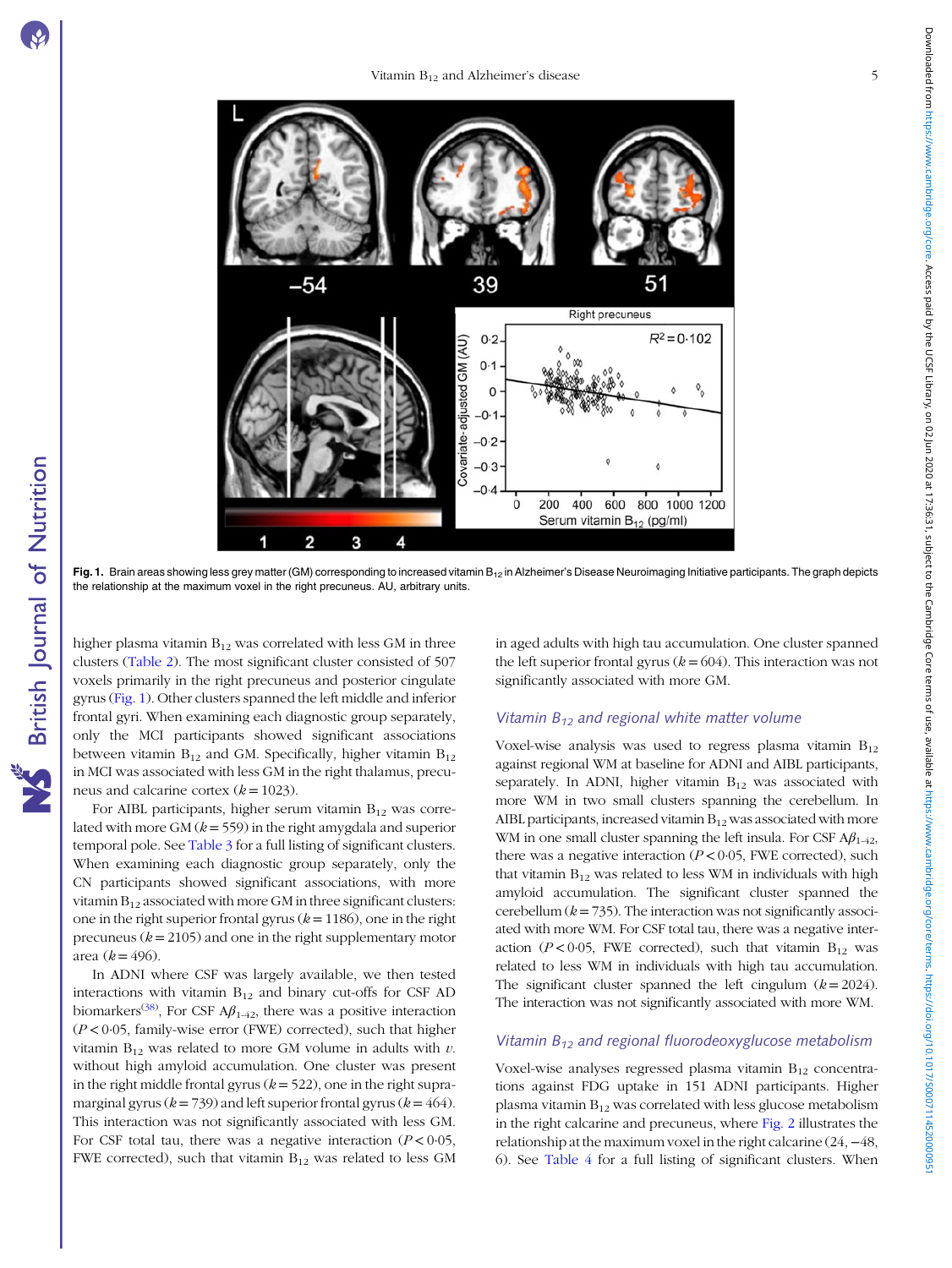<span id="page-5-0"></span>Table 3. Regional associations of higher serum vitamin  $B_{12}$  and more grey matter volume in the Australian Imaging, Biomarker & Lifestyle Flagship Study of Ageing\*

| Location                                   |              |          |                | Cluster size (voxels) |
|--------------------------------------------|--------------|----------|----------------|-----------------------|
| Amygdala (R)<br>Superior temporal pole (R) | 3.57<br>3.13 | 30<br>45 | $-24$<br>$-18$ | 559                   |

R, right hemisphere.

 $*$  This table depicts regions where all subjects had more predicted grey matter volume per unit increase in vitamin B<sub>12</sub>. The highest t value for a given cluster of significant, contiguous voxels is shown. For clusters that extended over more than 15 mm, the highest t value in those areas is indicated. Coordinates are in Montreal Neurological Institute atlas space. Brains are oriented in neurological space.



Fig. 2. Brain areas showing less fluorodeoxyglucose (FDG) metabolism corresponding to increased vitamin B<sub>12</sub>. The graph depicts the relationship at the maximum voxel in right calcarine cortex. SUVR, standardised uptake value ratio.

Table 4. Regional associations of higher serum vitamin  $B_{12}$  and less fluorodeoxyglucose (FDG) glucose uptake in the Alzheimer's Disease Neuroimaging Initiative'

| Location      |      |    |       | Cluster size (voxels) |
|---------------|------|----|-------|-----------------------|
| Calcarine (R) | 3.90 | 24 | $-48$ | 2166                  |
| Precuneus (R) | 3.67 | 14 | $-40$ |                       |
| Thalamus (R)  | 3.40 | 10 | $-32$ |                       |

R, right hemisphere.

This table depicts regions where all subjects had less predicted FDG glucose uptake per unit increase in vitamin B<sub>12</sub>. The highest t value for a given cluster of significant, contiguous voxels is shown. For clusters that extended over more than 15 mm, the highest t value in those areas is indicated. Coordinates are in Montreal Neurological Institute atlas space. Brains are oriented in neurological space.

conducting the analyses stratified by baseline diagnosis group, no clusters survived correction for CN and AD participants. For MCI participants, higher vitamin  $B_{12}$  was associated with less FDG uptake in one large cluster  $(k = 2166)$  spanning the right lingual gyrus, precuneus and posterior thalamus mostly in the pulvinar nucleus.

Similar to GM, interactions were then tested with vitamin  $B_{12}$ and cut-offs for AD biomarkers. For CSF  $A\beta_{1-42}$ , a positive interaction ( $(P < 0.05$ , FWE corrected) indicated that higher vitamin  $B_{12}$  was related to more GM in adults with high amyloid accumulation in one cluster spanning mid-cingulate gyrus  $(k = 499)$ . This interaction was not significantly associated with less FDG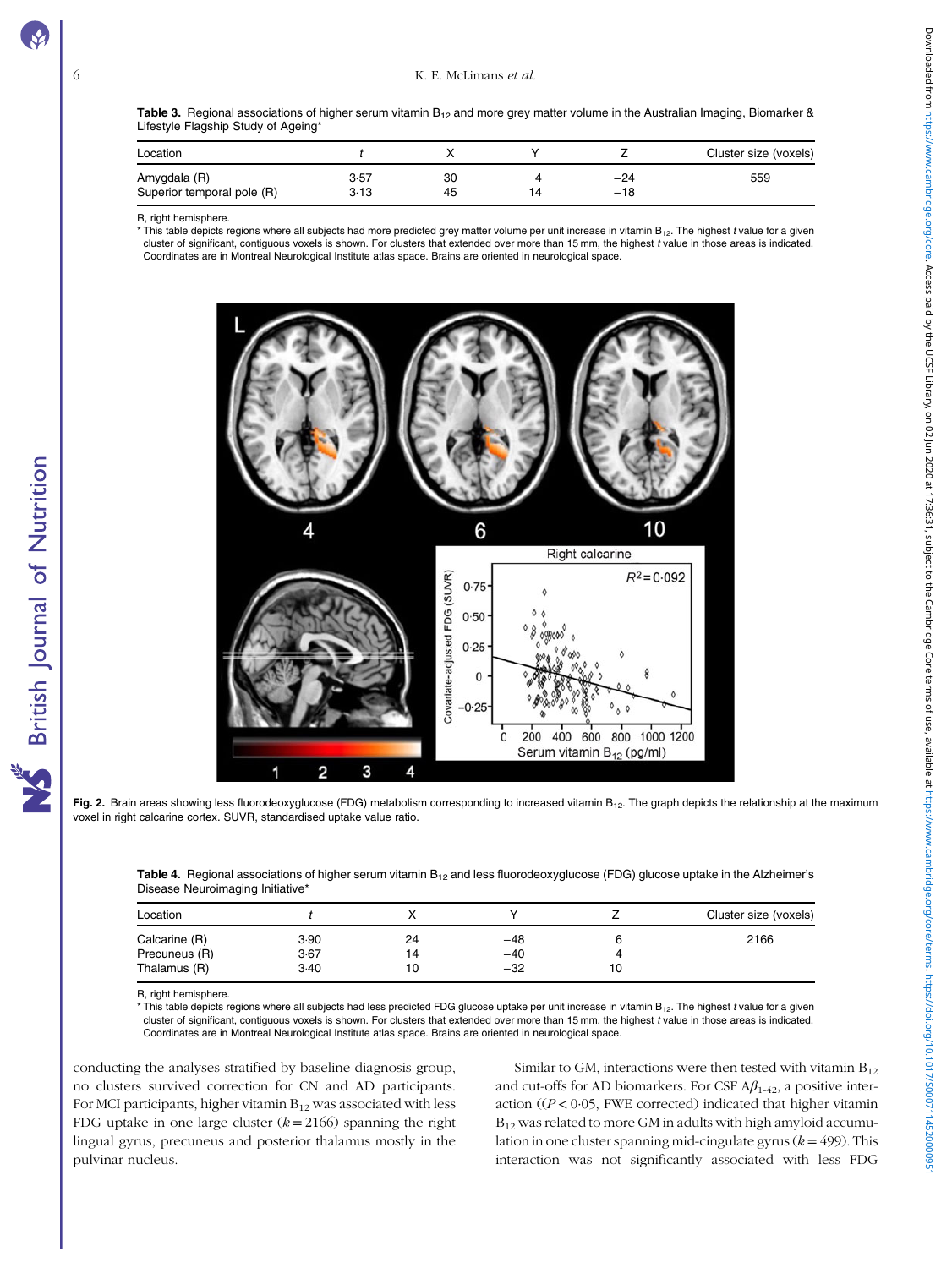Table 5. Association between cubilin SNP and predicted grey matter at the maximal voxel in the right precuneus

| Chromosome | <b>SNP</b> | bp       | A <sub>1</sub> | n   | $\beta^*$  |          | P        |
|------------|------------|----------|----------------|-----|------------|----------|----------|
| 10         | rs10904831 | 16931344 |                | 111 | $-0.08162$ | $-2.542$ | 0.01249  |
| 10         | rs2356587  | 16979380 | С              | 111 | 0.02488    | 2.594    | 0.01085  |
| 10         | rs1801234  | 16979661 | С              | 111 | 0.02488    | 2.594    | 0.01085  |
| 10         | rs7072262  | 17057766 |                | 109 | $-0.02607$ | $-2.741$ | 0.007229 |
| 10         | rs4614335  | 17059826 | А              | 108 | $-0.0262$  | $-2.740$ | 0.007252 |
| 10         | rs12218279 | 17060676 | А              | 109 | $-0.02607$ | $-2.741$ | 0.007229 |
| 10         | rs7897550  | 17064992 | Α              | 111 | $-0.02482$ | $-2.636$ | 0.009651 |
| 10         | rs11254331 | 17065357 | A              | 110 | $-0.02465$ | $-2.612$ | 0.01035  |
| 10         | rs17139621 | 17065761 | С              | 110 | $-0.02465$ | $-2.612$ | 0.01035  |

A1, minor allele.

\*  $\beta$  Values represent the difference in the predicted value of grey matter with an increase from no risk alleles to one risk allele or two risk alleles

metabolism. For total tau, by contrast, higher vitamin  $B_{12}$  in adults with high tau accumulation was related to less FDG metabolism in the same mid-cingulate cluster  $(k = 244)$ . The interaction was not significantly associated with more FDG metabolism.

# Genotype analyses for vitamin  $B_{12}$  and predicted differences in grey matter and fluorodeoxyglucose

Next, in ADNI, SNP for genes associated with vitamin  $B_{12}$  uptake, transport and metabolism were used as predictors of interest, to see if genotypes might explain the wide variance seen in vitamin  $B_{12}$  associations. Linear regression in PLINK tested the additive genetic model of each SNP for main effect associations with GM and FDG predicted values, from the voxel-wise analyses reported above. Nine SNP in the CUBN gene were significantly associated with GM and passed Holm–Bonferroni correction, seven of which were detrimental for individuals who had the minor allele and two of which were beneficial (Table 5). One SNP, rs7918972 in the CUBN gene, was significantly associated with FDG and passed Holm–Bonferroni correction, which was associated with less FDG uptake  $(\beta = -0.094, P = 0.0065)$ . MTHFR, MTRR and TCN2 SNP were not significantly associated with GM or FDG vitamin  $B_{12}$  predicted values.

For vitamin  $B_{12}$  levels and genotype, minor allele counts of the ten significant CUBN SNP identified in our GM and FDG analyses were not significantly associated with vitamin  $B_{12}$ levels.

# Vitamin  $B_{12}$  and associations with cognition and biofluid markers

Vitamin  $B_{12}$  was not significantly correlated with CDR Global scores, CDR-Sob 11, Mini-Mental Status Exam, composite executive factors, or the composite memory factor for ADNI or AIBL participants. There was a significant baseline diagnosis × vitamin B<sub>12</sub> interaction for predicting the Auditory Verbal Learning Test learning score for ADNI participants ( $P = 0.048$ ). Higher vitamin  $B_{12}$  was associated with better scores in AD ( $\beta$  0·0027 (se 0·001),  $P = 0.042$ ) but trending worse scores in MCI ( $\beta$  -0.0022  $(SE 0.001), P = 0.061).$ 

For biomarkers in plasma, homocysteine was first regressed against vitamin  $B_{12}$ . The range of homocysteine values for ADNI participants was 3·9–25·9 μmol/l, by diagnosis: CN (6·1– 18·1 μmol/l); MCI (3·9–22·0 μmol/l) and AD (6·1–25·9 μmol/l). The range of homocysteine for AIBL participants was 2·8– 35·0 μmol/l, by diagnosis: CN (3·0–35·0 μmol/l); MCI (5·5– 26·4 μmol/l) and AD (2·8-18·8 μmol/l). Higher vitamin  $B_{12}$  was associated with lower plasma homocysteine levels in ADNI participants ( $\beta$  -0·0034 (se 0·001),  $P = 0.001$ ) and AIBL participants  $(\beta - 0.0021$  (se  $0.001$ ),  $P < 0.001$ ). For biomarkers in CSF, there were no significant associations between vitamin  $B_{12}$  and CSF total tau, P-tau-181 or  $A\beta_{1-42}$  for ADNI participants. Only a very small subset of AIBL participants had available CSF data, so these associations were not assessed.

# **Discussion**

We hypothesised that serum vitamin  $B_{12}$  levels may be a useful biomarker for AD-related brain atrophy, hypometabolism and cognitive decline. We originally predicted that there would be an inverse correlation between higher serum vitamin  $B_{12}$  levels and lower levels of AD markers, due to previous work from other groups<sup>([39,40\)](#page-9-0)</sup>. This hypothesis was true for AIBL participants, where higher vitamin  $B_{12}$  was related to more GM in the right amygdala and superior temporal pole, which has been shown to progressively decrease in volume across the AD spectrum $^{(41)}$  $^{(41)}$  $^{(41)}$ . This leads us to the hypothesis that vitamin  $B_{12}$  is protective against GM deterioration in the cognitively unimpaired population, as the majority of AIBL participants were cognitively unimpaired. Conversely, in ADNI participants, higher serum vitamin B12 was instead related to less GM volume and FDG metabolism in precuneus, as well as middle and inferior frontal gyri, where these regions show atrophy, hypometabolism and less default mode neural network strength in aged adults with MCI or  $\mathrm{AD}^{(42-44)}$  $\mathrm{AD}^{(42-44)}$  $\mathrm{AD}^{(42-44)}$  $\mathrm{AD}^{(42-44)}$  $\mathrm{AD}^{(42-44)}$ . These results contrast with our AIBL findings and lead us to our second hypothesis that vitamin  $B_{12}$  correlates with worse neurological outcomes in the cognitively impaired population, as the majority of the ADNI participants in this cohort were cognitively impaired.

In support of our first hypothesis and the positive correlation between vitamin  $B_{12}$  and neurological outcomes among AIBL participants, factor analysis of dietary patterns among a group of cognitively unimpaired adults showed that diets that were especially rich in vitamin D, vitamin  $B_{12}$  and Zn were associated with increased GM volume in the temporal and frontal cortices<sup>[\(22](#page-9-0))</sup>. Additionally, Erickson et al. conducted a study with

**NS** British Journal of Nutrition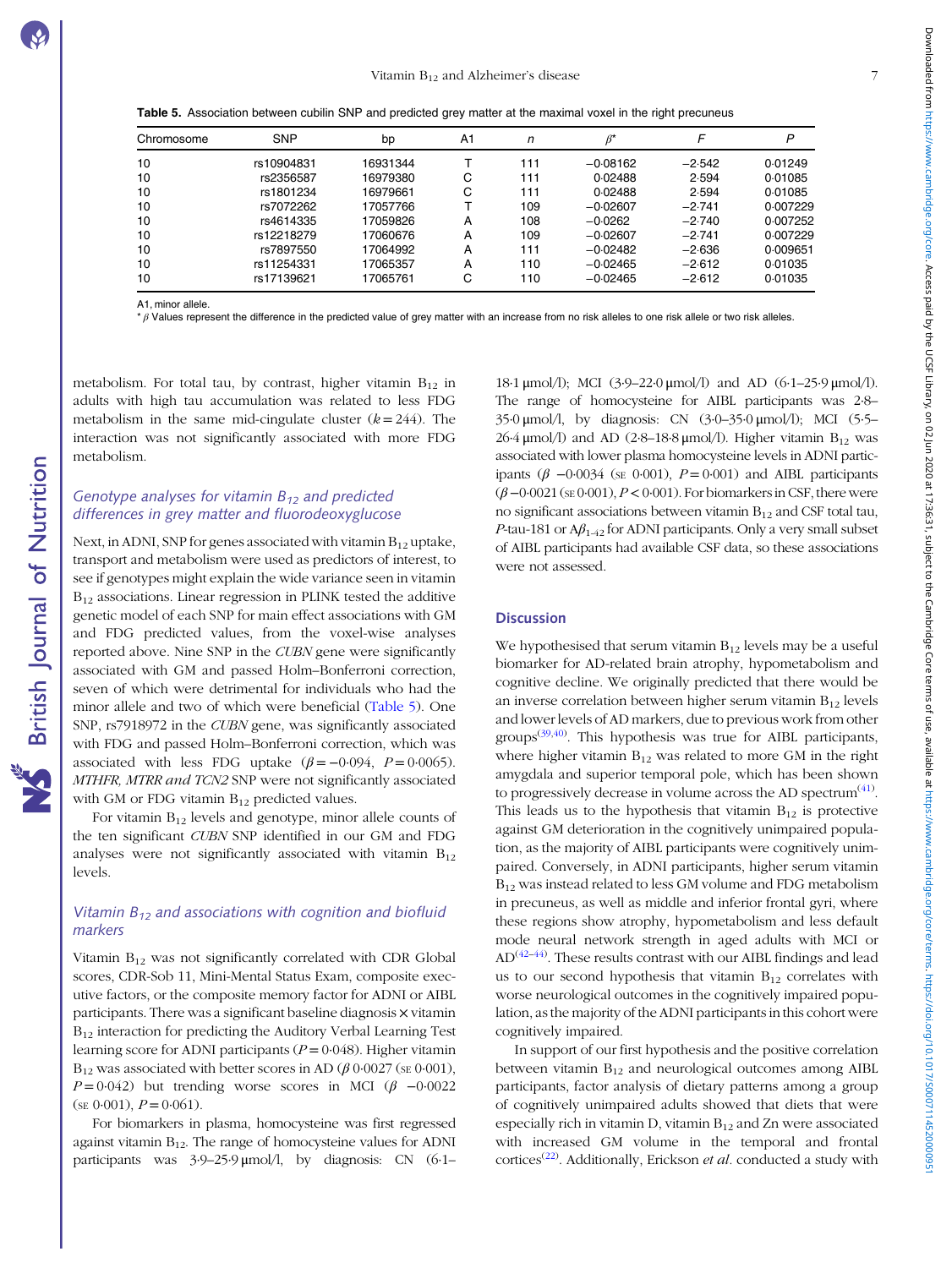**NS** British Journal of Nutrition

3-d food recalls and cross-sectional MRI scans among thirty-two cognitively unimpaired older adults<sup>[\(45](#page-9-0))</sup>. The group found that the individuals with higher vitamin  $B_{12}$  intake had increased GM in both the left and right superior parietal sulcus. Lastly, in patients with their first lacunar stroke, lower serum vitamin  $B_{12}$  was correlated with more severe Fazekas scale graded periventricular WM lesions<sup>[\(46](#page-9-0))</sup>.

Supplementation with vitamin  $B_{12}$  in individuals with dementia has been inconclusive. For example, there was no significant improvement in memory or cognition in individuals with dementia who had low levels of vitamin  $B_{12}$  and were subsequently supplemented; however, the supplemented individuals showed better verbal fluency scores compared with non-supplemented controls[\(47](#page-9-0)) . However, the Homocysteine and B Vitamins in Cognitive Impairment (VITACOG) trial showed that B-vitamin supplementation was related to positive cognitive outcomes in individuals in the top tertile of baseline  $n-3$  fatty acids, compared with individuals with lower baseline  $n-3$  fatty acid levels, perhaps due to a synergistic effect on phospholipid production for the brain<sup> $(48)$ </sup>.

For further explanation of our second hypothesis, vitamin  $B_{12}$ levels in the context of other disease states and AD may support it being an indicator of pathological load later in a given disease process. For example, plasma vitamin  $B_{12}$  levels were correlated with increased all-cause mortality in women aged 85 years or greater<sup>[\(49\)](#page-9-0)</sup>. In addition, Arendt *et al*. found that in a population of Danish patients who had serum vitamin  $B_{12}$  tested and recorded in their electronic medical record, patients with higher vitamin  $B_{12}$  had a higher overall cancer risk within 1 year of fol-low-up<sup>[\(50](#page-9-0))</sup>. The mechanism behind this relationship was not known; however, the authors postulated that vitamin  $B_{12}$  may rise along with malignant processes<sup>[\(50\)](#page-9-0)</sup>. Also, individuals with hyperlipidaemia and non-insulin-dependent diabetes had significantly higher levels of vitamin  $B_{12}$  compared with healthy controls<sup>[\(51](#page-9-0))</sup>. Additionally, higher serum vitamin  $B_{12}$  may be a sign of its decreased cellular uptake $(52)$  $(52)$ . Vascular damage is a common feature of  $AD^{(53)}$  $AD^{(53)}$  $AD^{(53)}$ , and the vascular endothelium via the CD320 receptor may mediate the homoeostasis between the serum and tissue homoeostasis of vitamin  $B_{12}^{(54)}$  $B_{12}^{(54)}$  $B_{12}^{(54)}$ . Finally, we found that higher serum vitamin  $B_{12}$  was related to better memory performance and more GM in AIBL and seemed to be driven by CN participants, which make up a majority of the AIBL cohort. By contrast, higher vitamin  $B_{12}$  was associated with worse memory performance, less GM and less FDG in MCI participants, which constitute the majority of the ADNI1 cohort. These differing patterns of association may be due to MCI  $v$ . CN participants usually having more tau accumulation<sup>[\(55](#page-9-0))</sup>.

As an alternative or concurrent explanation for our ADNI findings, it has also been shown that vegetarians, though unlikely to be classified as clinically deficient, are more likely to have low-normal levels of vitamin  $B_{12}^{(56)}$  $B_{12}^{(56)}$  $B_{12}^{(56)}$ . This could likely be extended to individuals who consume plants as a larger portion of their meals, compared with meat. Perhaps, vitamin B12 status may act as an indicator of the ratio of meat intake:plant intake in the diet, and this may manifest in predicting AD outcomes, which have also been linked to plant-based dietary habits<sup>[\(57\)](#page-10-0)</sup>. It is still puzzling that we found a negative relationship between vitamin  $B_{12}$  and neural outcomes in light of the inverse correlation between serum vitamin  $B_{12}$  and homocysteine levels. Hooshmand et al. found that among 2570 individuals 60 years and older, higher serum methionine:serum total homocysteine ratios were associated with lower risk for dementia and AD and higher serum vitamin  $B_{12}$  was positively correlated with methionine:homocysteine ratios. The vast majority of patients in this study were free of dementia or  $AD^{(58)}$  $AD^{(58)}$  $AD^{(58)}$ . Potentially in our ADNI cohort, vitamin  $B_{12}$  still is taken up by the liver in individuals with higher serum vitamin  $B_{12}$  to reduce homocysteine production from methionine, but their high vitamin  $B_{12}$  levels may be indicative of other tissues, such as the brain, being unable to transport vitamin  $B_{12}$  or utilise it properly.

Alternatively, genetic polymorphisms in B vitamin uptake, transport and metabolism may modify how vitamin  $B_{12}$  is utilised and affect vitamin  $B_{12}$  levels themselves. We found that minor allele polymorphisms in the CUBN gene tracked the association between high vitamin  $B_{12}$  and less regional GM. Besides its role in receptor-mediated uptake of vitamin  $B_{12}$  in the ileum, CUBN is also an apo receptor and is involved in the absorption of high-density lipoproteins in the kidney<sup>([59\)](#page-10-0)</sup>. Perhaps, *CUBN* polymorphisms, some of which we have shown are associated with higher serum vitamin  $B_{12}$  levels, may lead to decreased apo reuptake in the kidneys, which may increase dementia risk.

There are several limitations of this secondary data analysis study. First, only vitamin  $B_{12}$  was measured in the participants. Ideally, holotranscobalamin and methylmalonic acid would also have been measured, which would indicate the level of vitamin  $B_{12}$  available for cellular uptake, and the absence of vitamin  $B_{12}$ from necessary methylation reactions, respectively<sup>[\(60](#page-10-0))</sup>. Current practice in the healthcare field is to test serum vitamin  $B_{12}$  levels or holotranscobalamin first (if a patient has risk factors for vitamin  $B_{12}$  deficiency); a serum vitamin  $B_{12}$  level of <200 pg/ml is considered deficient<sup>[\(3](#page-8-0))</sup>. Subsequently, current practice is for clinicians to test an additional metabolic indicator, either methyl-malonic acid or homocysteine<sup>[\(61\)](#page-10-0)</sup>. Second, it is difficult to determine the mechanisms involved that affect an individual's vitamin  $B_{12}$  levels. This can be impacted by proton pump inhibitors<sup>([62](#page-10-0))</sup>, level of animal product intake<sup>[\(63\)](#page-10-0)</sup> and genetic variability<sup>[\(25\)](#page-9-0)</sup> as we have illustrated. Perhaps, the interaction between vitamin  $B_{12}$  and one or more of these variables may play a role in cognitive decline. We were also unable to assess associations with physical activity, circulating vitamin  $B_{12}$ , and neurological outcomes, as these data were not collected in ADNI or available to us through AIBL. Additionally, FDG scans, genetic and CSF biomarker data were not available in AIBL, which limited our ability to compare ADNI and AIBL. Lastly, because the overwhelming majority of ADNI participants are of European ancestry, we were only able to reliably test the interactions between genetic data and volumetric/function brain outcomes in those individuals. It would be worthwhile to determine if similar genes are implicated in an African American cohort, as the incidence of AD is much higher among African Americans compared with Whites of European descent<sup>[\(64](#page-10-0))</sup>.

#### **Conclusion**

This study showed contrasting associations between vitamin  $B_{12}$ and neurological outcomes among an Australian cohort with a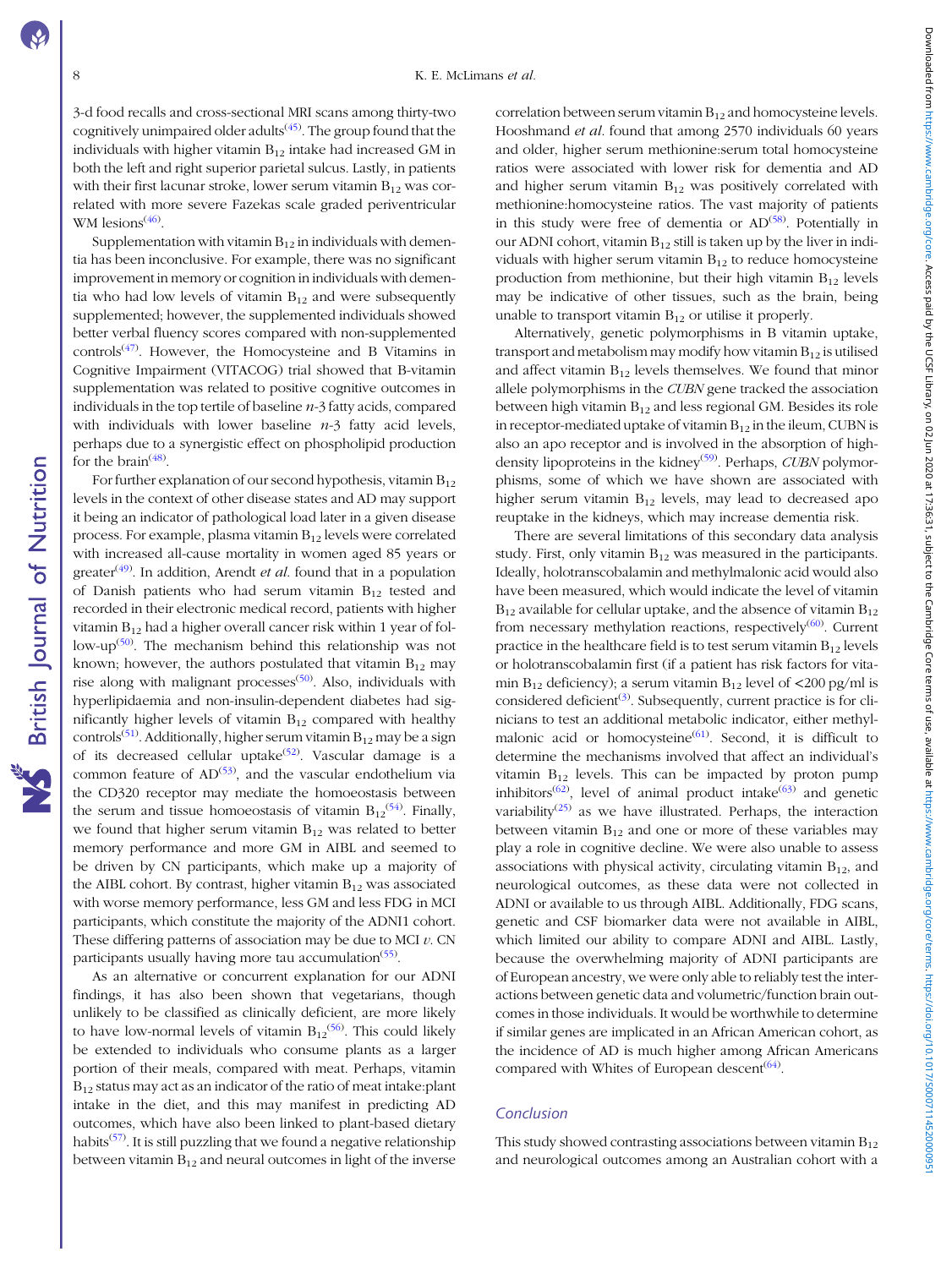<span id="page-8-0"></span>strong cognitively unimpaired makeup and a North American cohort made up mostly of participants with some degree of cognitive impairment. While we found that vitamin  $B_{12}$  was associated with positive structural associations in the brain in the Australian cohort which was mostly cognitively unimpaired, we found that vitamin  $B_{12}$  was correlated with detrimental outcomes among the North American cohort, which consisted mainly of participants with some degree of cognitive impairment. This lends to our hypothesis that vitamin  $B_{12}$  may be protective of neurological decline in the healthy population, but may increase for an undetermined reason in those that are experiencing cognitive decline. Additionally, we have shown that these results may be influenced by genetic mutations related to vitamin  $B_{12}$  uptake, as well as CSF markers of amyloid and total tau accumulation that may reflect or work in concert with baseline clinical diagnosis. Future research should focus on the rate of uptake of vitamin  $B_{12}$  into healthy and diseased neuronal cells, the role of other B vitamin markers in AD onset and progression, and determine if high amyloid or tau accumulation affects the function or efficacy of vitamin  $B_{12}$ .

# Acknowledgements

This study was funded by Iowa State University, NIH R00 AG047282 and AARGD-17-529552. Neither funding source had any involvement in the report. Data collection and sharing for this project were funded by the Alzheimer's Disease Neuroimaging Initiative (ADNI) (National Institutes of Health grant U01 AG024904) and DOD ADNI (Department of Defense award number W81XWH-12-2-0012). ADNI is funded by the National Institute on Aging, the National Institute of Biomedical Imaging and Bioengineering, and through generous contributions from the following: AbbVie, Alzheimer's Association; Alzheimer's Drug Discovery Foundation; Araclon Biotech; BioClinica, Inc.; Biogen; Bristol-Myers Squibb Company; CereSpir, Inc.; Cogstate; Eisai Inc.; Elan Pharmaceuticals, Inc.; Eli Lilly and Company; EuroImmun; F. Hoffmann-La Roche Ltd and its affiliated company Genentech, Inc.; Fujirebio; GE Healthcare; IXICO Ltd.; Janssen Alzheimer Immunotherapy Research & Development, LLC.; Johnson & Johnson Pharmaceutical Research & Development LLC.; Lumosity; Lundbeck; Merck & Co., Inc.; Meso Scale Diagnostics, LLC.; NeuroRx Research; Neurotrack Technologies; Novartis Pharmaceuticals Corporation; Pfizer Inc.; Piramal Imaging; Servier; Takeda Pharmaceutical Company and Transition Therapeutics. The Canadian Institutes of Health Research is providing funds to support ADNI clinical sites in Canada. Private sector contributions are facilitated by the Foundation for the National Institutes of Health ([www.fnih.org](http://www.fnih.org)). The grantee organisation is the Northern California Institute for Research and Education, and the study is coordinated by the Alzheimer's Therapeutic Research Institute at the University of Southern California. ADNI data are disseminated by the Laboratory for Neuro Imaging at the University of Southern California.

K. E. M. and A. A. W. formulated the research question and design and carried out the study. K. E. M., A. A. W. and A. D. C. M. analysed the data. K. E. M. and A. A. W. wrote the manuscript in consultation with J. P. M. and K. A. All authors provided critical feedback.

The authors have no conflicts of interest to report.

# Supplementary material

For supplementary material referred to in this article, please visit <https://doi.org/10.1017/S0007114520000951>

#### **References**

- 1. Smith AD & Refsum H (2016) Homocysteine, B vitamins, and cognitive impairment. Annu Rev Nutr 36, 211-239.
- 2. Wang B-R, Ou Z, Jiang T, et al. (2016) Independent correlation of serum homocysteine with cerebral microbleeds in patients with acute ischemic stroke due to large-artery atherosclerosis. J Stroke Cerebrovasc Dis 25, 2746–2751.
- 3. Hunt A, Harrington D & Robinson S (2014) Vitamin  $B_{12}$  deficiency. BMJ (Clinical Research Ed) 349, g5226.
- 4. Kozyraki R & Cases O (2013) Vitamin B<sub>12</sub> absorption: mammalian physiology and acquired and inherited disorders. Biochimie 95, 1002–1007.
- 5. Alpers DH (2016) Absorption and blood/cellular transport of folate and cobalamin: pharmacokinetic and physiological considerations. Biochimie 126, 52-56.
- 6. Williams K & Schalinske K (2010) Homocysteine metabolism and its relation to health and disease. BioFactors 36, 19–24.
- 7. Lopes da Silva S, Vellas B, Elemans S, et al. (2014) Plasma nutrient status of patients with Alzheimer's disease: systematic review and meta-analysis. Alzheimers Dement 10, 485–502.
- 8. de Wilde MC, Vellas B, Girault E, et al. (2017) Lower brain and blood nutrient status in Alzheimer's disease: results from metaanalyses. Alzheimer's Dement (New York, N Y) 3, 416–431.
- 9. Deng Y, Wang D, Wang K, et al. (2017) High serum folate is associated with brain atrophy in older diabetic people with vitamin  $B_{12}$  deficiency. *J Nutr Health Aging* 21, 1065–1071.
- 10. Petersen RC, Doody R, Kurz A, et al. (2001) Current concepts in mild cognitive impairment. JAMA Neurol 58, 1985-1992.
- 11. Smith AD, Smith SM, de Jager CA, et al. (2010) Homocysteinelowering by B vitamins slows the rate of accelerated brain atrophy in mild cognitive impairment: a randomized controlled trial. PLoS ONE 5, e12244.
- 12. Douaud G, Refsum H, de Jager CA, et al. (2013) Preventing Alzheimer's disease-related gray matter atrophy by B-vitamin treatment. Proc Natl Acad Sci U S A 110, 9523-9528.
- 13. van der Zwaluw NL, Brouwer-Brolsma EM, van de Rest O, et al. (2017) Folate and vitamin B(12)-related biomarkers in relation to brain volumes. Nutrients 9, 8.
- 14. Lee YM, Ha JK, Park JM, et al. (2016) Apolipoprotein E genotype modulates effects of vitamin  $B_{12}$  and homocysteine on grey matter volume in Alzheimer's disease. Psychogeriatrics  $16, 3-11.$
- 15. Garrard P & Jacoby R (2015) B-vitamin trials meta-analysis: less than meets the eye.  $Am J Clin Nutr$  **101**, 414–415.
- 16. Clarke R, Bennett D, Parish S, et al. (2014) Effects of homocysteine lowering with B vitamins on cognitive aging: metaanalysis of 11 trials with cognitive data on 22,000 individuals. Am J Clin Nutr 100, 657-666.
- 17. Morris MC & Tangney CC (2011) A potential design flaw of randomized trials of vitamin supplements. JAMA 305, 1348–1349.
- 18. Butler M, Nelson VA, Davila H, et al. (2018) Over-the-counter supplement interventions to prevent cognitive decline, mild cognitive impairment, and clinical Alzheimer-type dementia: a systematic review. Ann Intern Med 168, 52–62.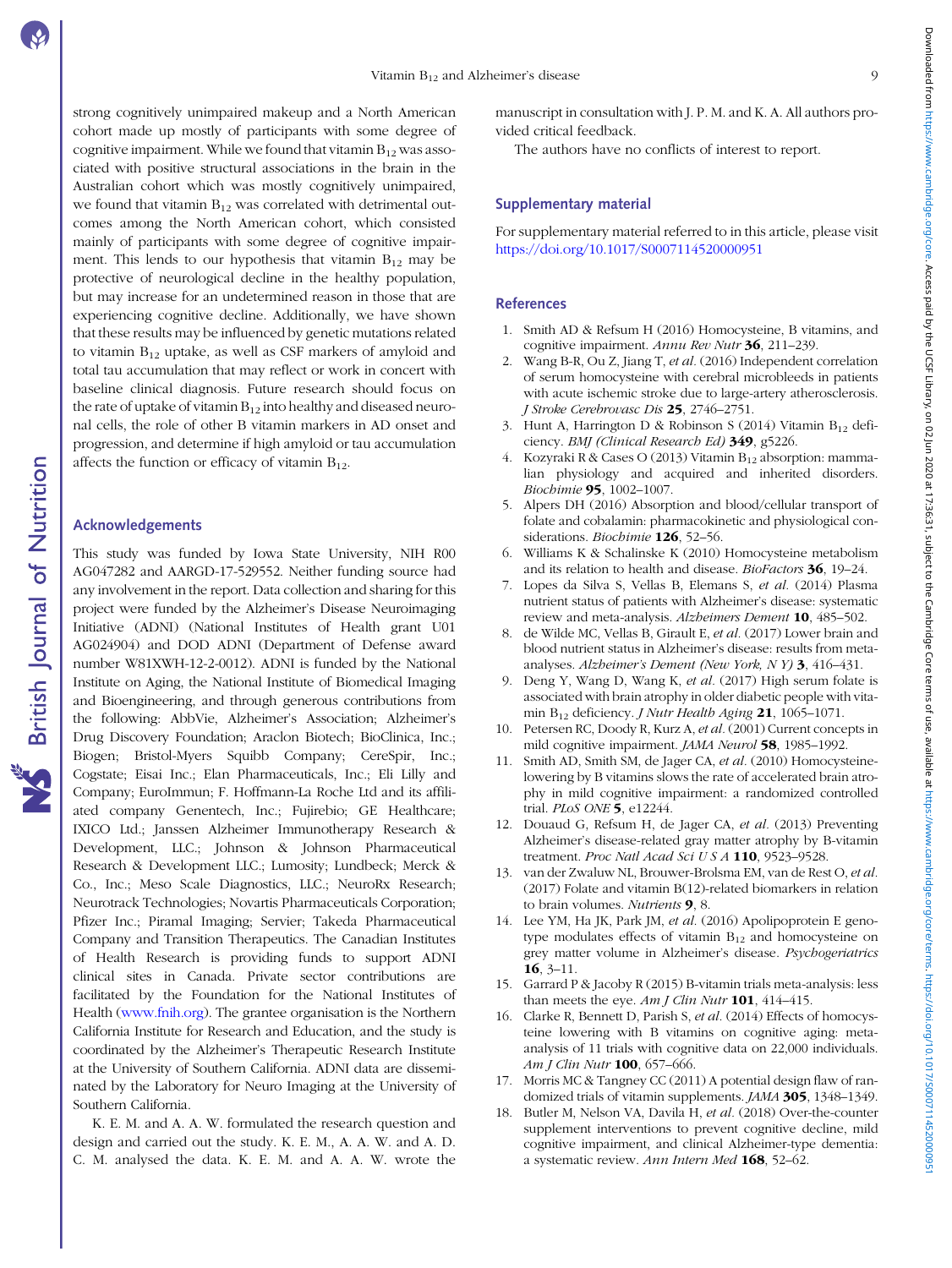- 10 K. E. McLimans *et al.*
- 19. Qin B, Xun P, Jacobs DR Jr, et al. (2017) Intake of niacin, folate, vitamin B-6, and vitamin B-12 through young adulthood and cognitive function in midlife: the Coronary Artery Risk Development in Young Adults (CARDIA) study. Am J Clin Nutr 106, 1032–1040.
- 20. Alam P, Siddiqi MK, Chaturvedi SK, et al. (2017) Vitamin  $B_{12}$ offers neuronal cell protection by inhibiting Aβ-42 amyloid fibrillation. Int J Biol Macromol 99, 477-482.
- 21. Rafiee S, Asadollahi K, Riazi G, et al. (2017) Vitamin  $B_{12}$  inhibits tau fibrillization via binding to cysteine residues of tau. ACS Chem Neurosci 8, 2676-2682.
- 22. Berti V, Murray J, Davies M, et al. (2015) Nutrient patterns and brain biomarkers of Alzheimer's disease in cognitively normal individuals. *J Nutr Health Aging* 19, 413-423.
- 23. Mosconi L, Murray J, Davies M, et al. (2014) Nutrient intake and brain biomarkers of Alzheimer's disease in at-risk cognitively normal individuals: a cross-sectional neuroimaging pilot study. BMJ Open 4, e004850.
- 24. Shaw LM, Vanderstichele H, Knapik-Czajka M, et al. (2011) Qualification of the analytical and clinical performance of CSF biomarker analyses in ADNI. Acta Neuropathol (Berl) 121, 597–609.
- 25. Surendran S, Adaikalakoteswari A, Saravanan P, et al.(2018) An update on vitamin  $B_{12}$ -related gene polymorphisms and  $B_{12}$ status. Genes Nutr 13, 2.
- 26. Ellis KA, Bush AI, Darby D, et al. (2009) The Australian Imaging, Biomarkers and Lifestyle (AIBL) study of aging: methodology and baseline characteristics of 1112 individuals recruited for a longitudinal study of Alzheimer's disease. Int Psychogeriatr 21, 672–687.
- 27. Trojanowski JQ, Vandeerstichele H, Korecka M, et al. (2010) Update on the biomarker core of the Alzheimers Disease Neuroimaging Initiative subjects. Alzheimers Dement 6, 230–238.
- 28. Crane PK, Carle A, Gibbons LE, et al. (2012) Development and assessment of a composite score for memory in the Alzheimer's Disease Neuroimaging Initiative (ADNI). Brain Imaging Behav 6,  $502 - 516$ .
- 29. Gibbons LE, Carle AC, Mackin RS, et al. (2012) A composite score for executive functioning, validated in Alzheimer's Disease Neuroimaging Initiative (ADNI) participants with baseline mild cognitive impairment. Brain Imaging Behav 6, 517–527.
- 30. Burnham SC, Raghavan N, Wilson W, et al. (2015) Novel statistically-derived composite measures for assessing the efficacy of disease-modifying therapies in prodromal Alzheimer's disease trials: an AIBL study. J Alzheimers Dis 46, 1079–1089.
- 31. Jagust WJ, Bandy D, Chen K, et al. (2010) The Alzheimer's Disease Neuroimaging Initiative positron emission tomography core. Alzheimers Dement 6, 221-229.
- 32. Willette AA, Xu G, Johnson SC, et al. (2013) Insulin resistance, brain atrophy, and cognitive performance in late middle-aged adults. Diabetes Care 36, 443–449.
- 33. Dowling NM, Hermann B, La Rue A, et al. (2010) Latent structure and factorial invariance of a neuropsychological test battery for the study of preclinical Alzheimer's disease. Neuropsychology 24, 742–756.
- 34. van Leeuwen EM, Kanterakis A, Deelen P, et al. (2015) Population-specific genotype imputations using minimac or IMPUTE2. Nat Protoc 10, 1285–1296.
- 35. Willette AA, Bendlin BB, Starks EJ, et al. (2015) Association of insulin resistance with cerebral glucose uptake in late middleaged adults at risk for Alzheimer disease. JAMA Neurol 72, 1013–1020.
- 36. Holm S (1979) A simple sequentially rejective multiple test procedure. Scand J Stat 6, 65-70.
- 37. Andrès E, Serraj K, Zhu J, et al. (2013) The pathophysiology of elevated vitamin  $B_{12}$  in clinical practice. QJM 106, 505–515.
- 38. Shaw LM, Vanderstichele H, Knapik-Czajka M, et al. (2009) Cerebrospinal fluid biomarker signature in Alzheimer's disease neuroimaging initiative subjects. Ann Neurol 65, 403-413.
- 39. Cho HS, Huang LK, Lee YT, et al. (2018) Suboptimal baseline serum vitamin  $B_{12}$  is associated with cognitive decline in people with Alzheimer's disease undergoing cholinesterase inhibitor treatment. Front Neurol 9, 325.
- 40. Hooshmand B, Mangialasche F, Kalpouzos G, et al. (2016) Association of vitamin  $B_{12}$ , folate, and sulfur amino acids with brain magnetic resonance imaging measures in older adults: a longitudinal population-based study. JAMA Psychiatry 73, 606–613.
- 41. Hanggi J, Streffer J, Jancke L, et al. (2011) Volumes of lateral temporal and parietal structures distinguish between healthy aging, mild cognitive impairment, and Alzheimer's disease. J Alzheimers Dis 26, 719–734.
- 42. Jones DT, Machulda MM, Vemuri P, et al. (2011) Age-related changes in the default mode network are more advanced in Alzheimer disease. Neurology 77, 1524–1531.
- 43. Yuan X, Shan B, Ma Y, et al. (2010) Multi-center study on Alzheimer's disease using FDG PET: group and individual analyses. J Alzheimer's Dis 19, 927–935.
- 44. Ye BS, Seo SW, Kim CH, et al. (2014) Hippocampal and cortical atrophy in amyloid-negative mild cognitive impairments: comparison with amyloid-positive mild cognitive impairment. Neurobiol Aging 35, 291–300.
- 45. Erickson KI, Suever BL, Prakash RS, et al. (2008) Greater intake of vitamins  $B_6$  and  $B_{12}$  spares gray matter in healthy elderly: a voxel-based morphometry study. Brain Res 1199, 20–26.
- 46. Pieters B, Staals J, Knottnerus I, et al. (2009) Periventricular white matter lucencies relate to low vitamin  $B_{12}$  levels in patients with small vessel stroke. Stroke 40, 1623–1626.
- 47. Eastley R, Wilcock GK & Bucks RS (2000) Vitamin  $B_{12}$  deficiency in dementia and cognitive impairment: the effects of treatment on neuropsychological function. Int J Geriatr Psychiatry 15, 226–233.
- 48. Oulhaj A, Jernerén F, Refsum H, et al. (2016) Omega-3 fatty acid status enhances the prevention of cognitive decline by B vitamins in mild cognitive impairment. J Alzheimers Dis 50, 547–557.
- 49. Mendonça N, Jagger C, Granic A, et al. (2018) Elevated total homocysteine in all participants and plasma vitamin  $B_{12}$  concentrations in women are associated with all-cause and cardiovascular mortality in the very old: the Newcastle 85+ Study. J Gerontol 73, 1258–1264.
- 50. Arendt JFB, Pedersen L, Nexo E, et al. (2013) Elevated plasma vitamin  $B_{12}$  levels as a marker for cancer: a population-based cohort study. *J Natl Cancer Inst* 105, 1799-1805.
- 51. Wasilewska A, Narkiewicz M, Rutkowski B, et al. (2003) Is there any relationship between lipids and vitamin B levels in persons with elevated risk of atherosclerosis? Med Sci Monitor Int Med J Exp Clin Res 9, Cr147-Cr151.
- 52. Pennypacker LC, Allen RH, Kelly JP, et al. (1992) High prevalence of cobalamin deficiency in elderly outpatients. *J Am* Geriatr Soc 40, 1197–1204.
- 53. Kirschen GW, Kéry R & Ge S (2018) The hippocampal neuroglio-vascular network: metabolic vulnerability and potential neurogenic regeneration in disease. Brain Plast 3, 129–144.
- 54. Hannibal L, Bolisetty K, Axhemi A, et al. (2018) Transcellular transport of cobalamin in aortic endothelial cells. FASEB J 32, fj.201701141RR.
- 55. Jack CR Jr, Knopman DS, Jagust WJ, et al. (2010) Hypothetical model of dynamic biomarkers of the Alzheimer's pathological cascade. Lancet Neurol 9, 119–128.

<span id="page-9-0"></span>